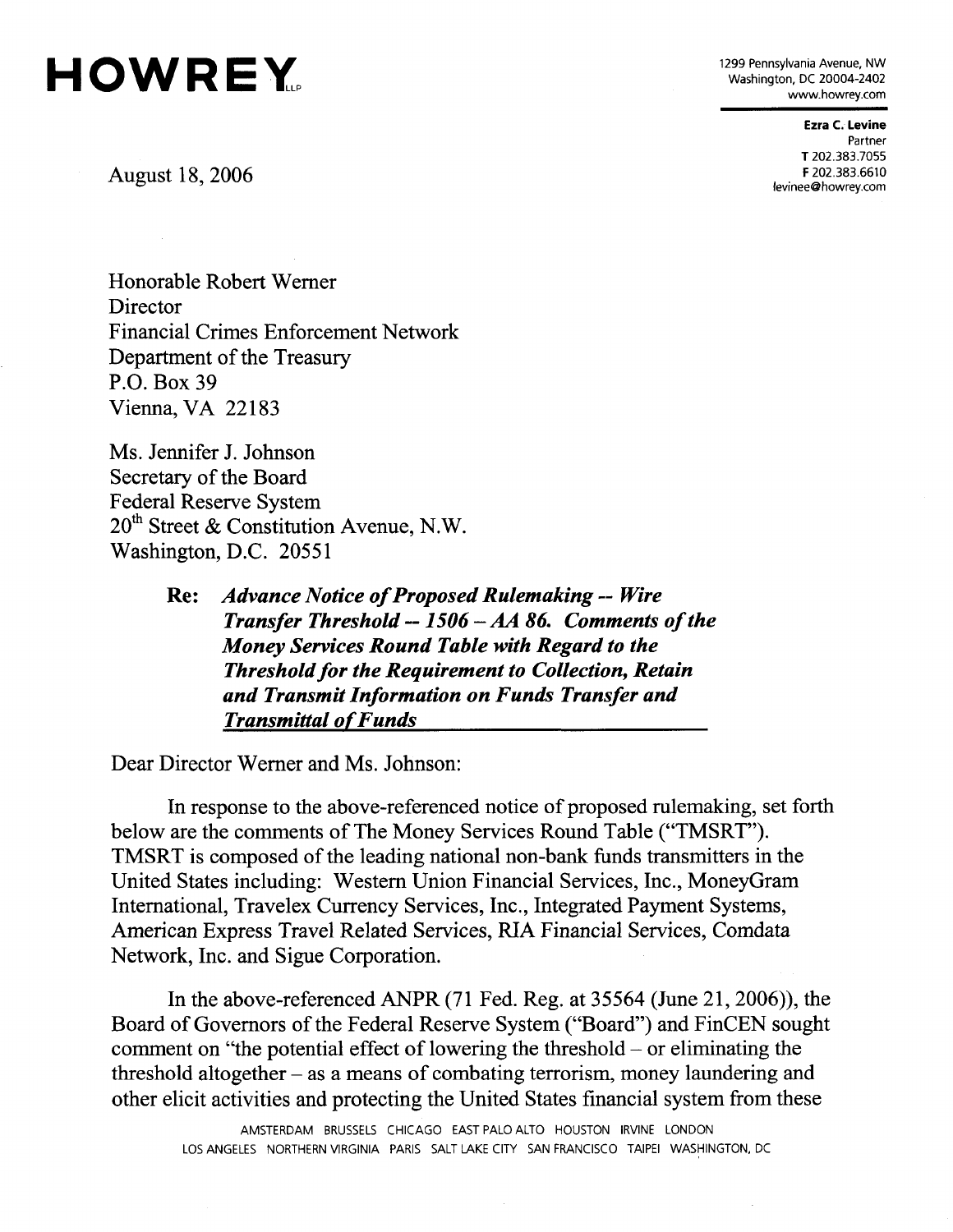Honorable Robert Werner Ms. Jennifer J. Johnson **August 18, 2006** Page 2

threats." (71 Fed. Reg. at 35565) Both agencies also noted in the Notice that, in adopting the current \$3,000 threshold for wire transfers (see 31 C.F.R. §103.33), in 1995 "the agencies balanced the value of data on funds transfers and transmittals of funds with the burden to the financial system." (71 Fed. Reg. at 35566). The agencies suggest that, since 1995, the advent of "advanced technology .. . may have reduced the incremental cost of obtaining, retaining and transmitting information on funds transfers and transmittal of funds in amounts below the current threshold." (71 Fed. Reg. at 35566) However, notwithstanding the advent of new technologies, MSBs will incur increased costs in verifying and recording additional data. But, with all due respect, framing the issue merely in terms of cost "burden" for financial institutions such as MSBs fails to address the larger and far more important issue of the likely migration of funds from the nation's financial system. The appropriate focus, therefore, is what will be the effect in terms of customer response at MSBs if the threshold is lowered.

The impetus for the prospect of lowering the wire transfer threshold to an amount less than \$3,000 appears to be based on law enforcement concerns identified in the context of the ANPR that "criminals are aware of the current threshold and conduct transactions in amounts under the threshold to avoid providing identification." (71 Fed. Reg. at 35566) Of course, the same argument could be advanced with regard to any of the recordkeeping or reporting thresholds of the BSA. In addition, the Financial Action Task Force ("FATF") in Special Recommendation VII has for some time been advocating a \$1,000 de minimus threshold for wire transfers. It appears also that the Draft Regulation of the European Parliament and of the Council on "transfers of funds" (12 June 2006) will endorse Recommendation VII.

### **A \$1.000 WIRE TRANSMISSION THRESHOLD WITHOUT A REQUIREMENT TO CAPTURE A SOCIAL SECURITY NUMBER OR EIN. SHOULD BE ADOPTED.**

Many money services businesses (MSB's) that provide money transmission services on behalf of retail customers are utilizing identification verification thresholds of about \$1,000. TMSRT believes that lowering the threshold for verification of identification to \$1,000 will achieve the proper balance, i.e., it will not discourage legitimate transactions and will provide additional information for use by law enforcement. The key issue, therefore, in establishing a threshold is to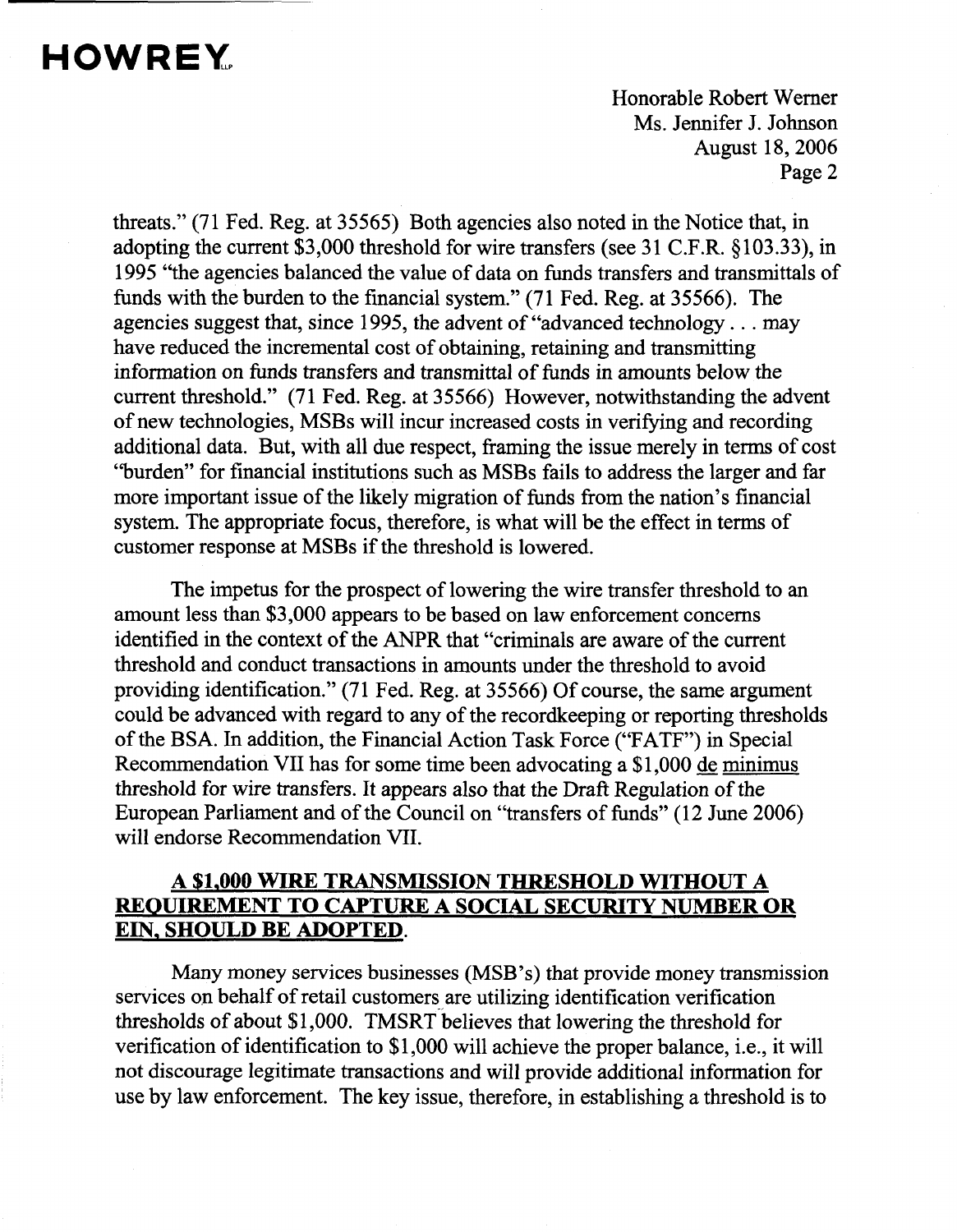Honorable Robert Werner Ms. Jennifer J. Johnson **August 18, 2006** Page 3

recognize what FATF noted in its official "Interpretative Notice to Special Recommendation VII, 10 June 2005" that a delicate balance exists between the desire of law enforcement and regulators to obtain all information about all wire transfers against the possibility that lowered thresholds will, in the words of FATF, "risk ... driving transactions underground." TMSRT believes that FATF got it right — the real issue is the potential impact on the financial infrastructure, rather than an attempt to quantify the increased costs associated with implementing a new regulation. In short, how a threshold will impact the flow of funds effects the critical issue of transparency of financial transactions and access to records by law enforcement.

### • **Reducing the threshold below \$1,000 will drive funds underground**

For MSBs, there is a real risk that lowering thresholds to levels below \$1,000 will have the effect of driving significant volumes of retail funds transfers underground. It is widely known that many of the customers who deal with MSBs are recent immigrants and others who are using the efficient financial services afforded by MSBs to send money home. The vast majority of these transactions are single send transactions of relatively small amounts, and the customers are nonaccount holders. These customers compare prices, functionality and reputation among various MSBs for each transaction. Many will go to where the costs are less or the "burden" to the customer of transacting business is decreased.

Lowering the threshold below \$1,000 will create a disincentive for the use of legitimate money transmission companies since many recent immigrants and others are suspicious of governmental efforts to collect personal identification information regarding wire transfers. In short, having the threshold below the FATF recommended \$1,000 minimum will create an advantage for the "ask no questions" illicit transfer companies which will appear to many customers to be the "no hassle" way to send money to family and friends. In addition, since these illicit operators are neither licensed nor comply with the BSA, the transmission costs are less than those of legitimate MSBs. In this light, the "balance" between burden to the customer and the needs of law enforcement takes on another dimension. Neither the needs of law enforcement nor the public interest of the United States is advanced by providing any regulatory incentive for funds to migrate to illicit operators. Moreover, despite anecdotal evidence to the contrary,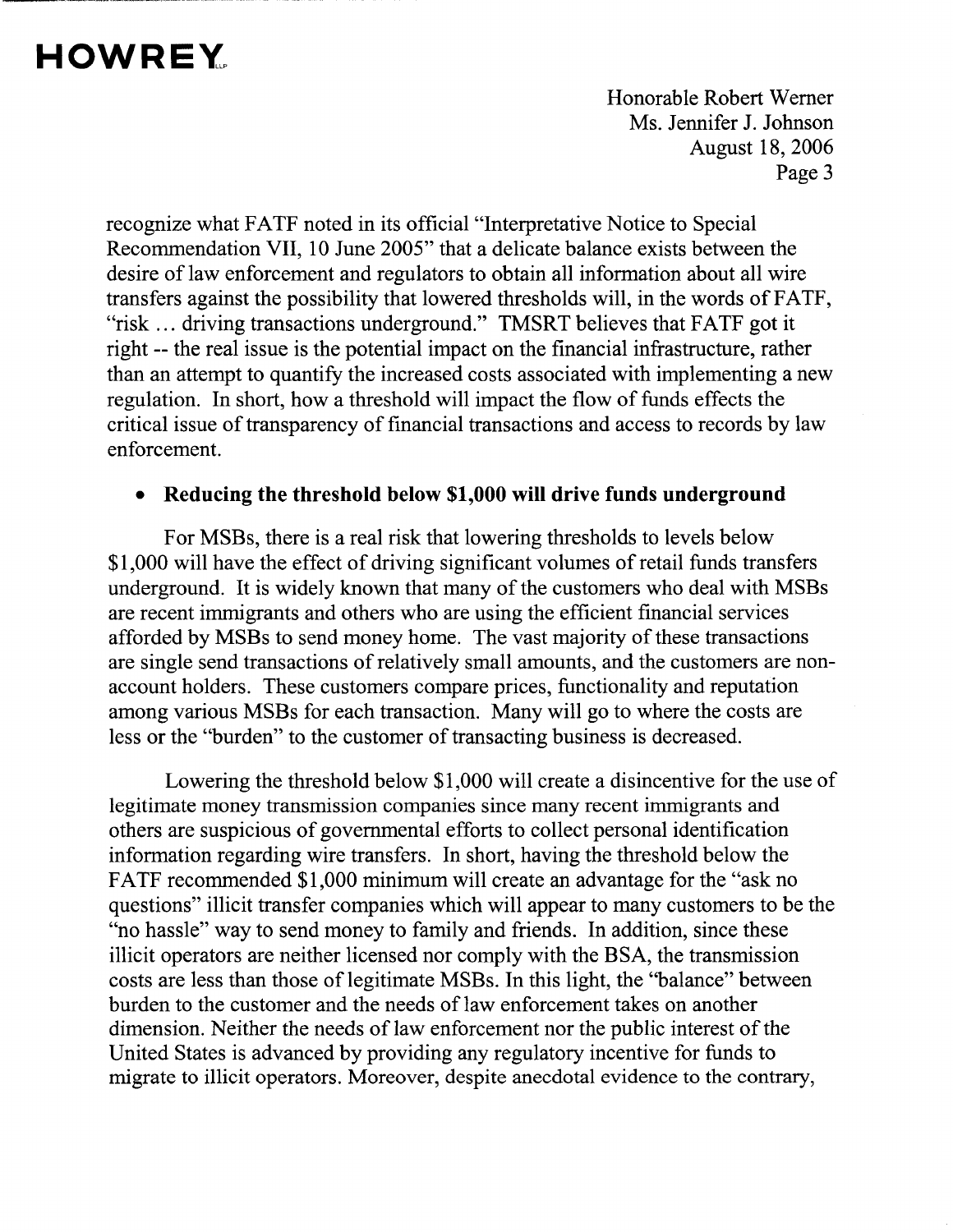Honorable Robert Werner Ms. Jennifer J. Johnson August 18, 2006 Page 4

there is no hard evidence to support any contention that MSBs are disproportionately utilized by money launderers. Hence, any regulatory measure that would have the effect of channeling otherwise innocent MSB transactions into the underground transmission business is counterproductive from the standpoint of national security and law enforcement.

### • **The requirement to record a customer's social security number should be deleted**

In recommending a \$1,000 threshold, consistent with FATF recommendations, the existing \$3,000 rule should not be "dropped down" to \$1,000 (the existing \$3,000 wire transfer record keeping requirements can remain in tact for transfers at or above that level). Rather, at \$1,000, an MSB should not be required to obtain from its customer a social security number or, in the absence of that, a passport number. Even at \$1,000, many MSB customers simply do not have or do not know their social security number. The other identifying information including verification of government-issued ID should suffice to provide a reasonable basis for the identity of the sender. Again, dropping the requirement for a social security or passport number is consistent with FATF Special Recommendation VII, where no such requirement exists. In sum, while recognizing the need to check and verify identification and record customer data, the rules should not be crafted to require information that MSB customers are not likely to have in their possession. Moreover, not only are social security numbers neither reliable nor verifiable by MSBs, in light of increasing concerns about identify theft, consumers are reluctant to disclosure their social security numbers. Requiring such information will only provide another incentive for the customers to move their sums to the underground where no information need be provided.

#### • **The public interest requires a balanced approach**

The bottom line is that from the standpoint of law enforcement and for national security, it is far better for all financial transactions to be conducted through legitimate financial institutions rather than illicit operators who maintain no transaction records accessible to law enforcement, file no reports and have no BSA compliance costs. Therefore, neither law enforcement nor the overall security of the United States is served by promulgating regulatory requirements